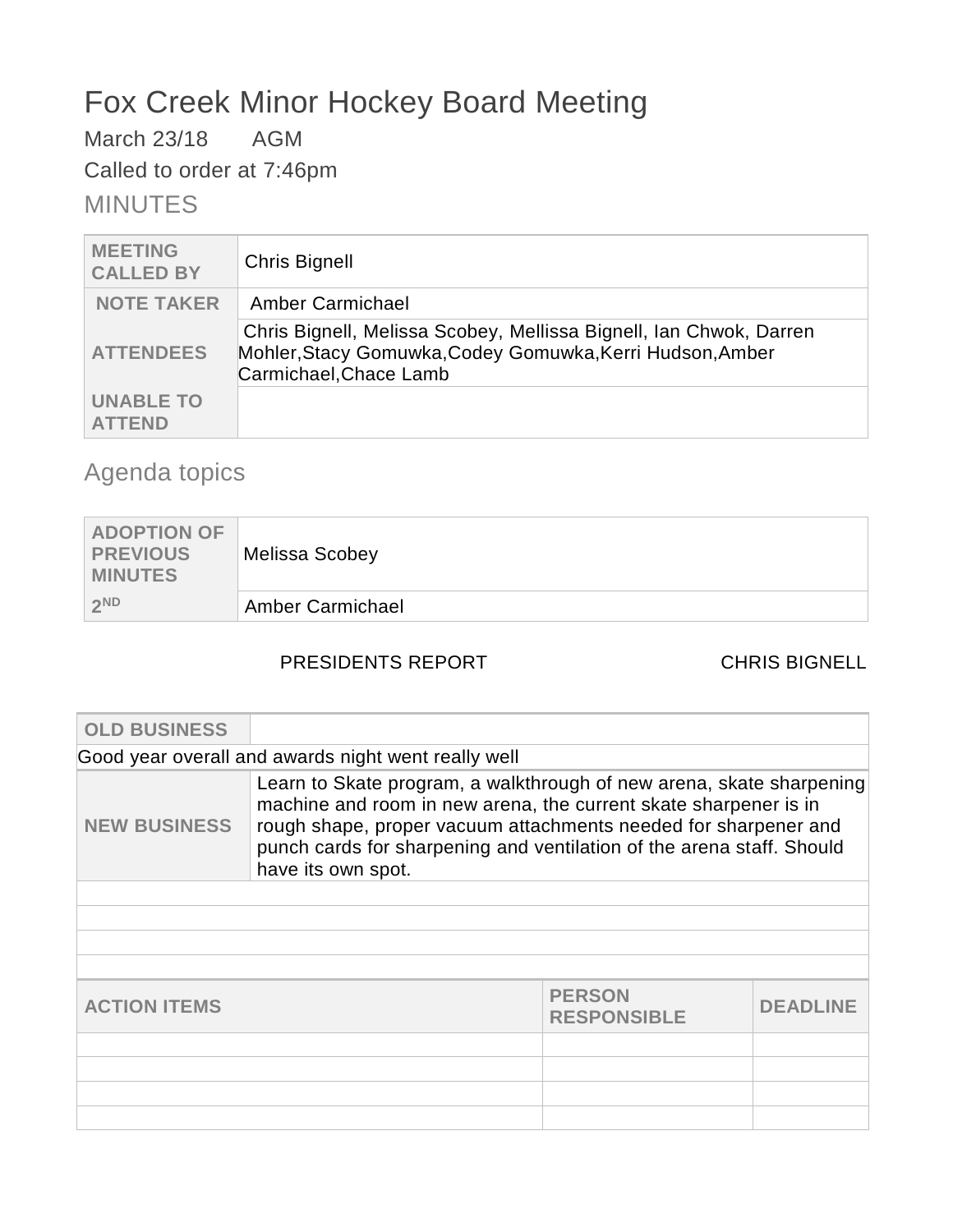### 1<sup>ST</sup> VICE PRESIDENTS REPORT ROBIN MOON

| <b>OLD BUSINESS</b>                  | Kerri Hudson |              |             |
|--------------------------------------|--------------|--------------|-------------|
|                                      |              |              |             |
| <b>NEW BUSINESS</b>                  |              |              |             |
|                                      |              |              |             |
|                                      |              |              |             |
| <b>ACTION ITEMS</b>                  |              |              |             |
| Pick up Steven Harding Placque       |              | Kerri Hudson | <b>ASAP</b> |
| Order Evanee and Reichen new trophys |              | Kerri Hudson | <b>ASAP</b> |
| Change Ava's from Brooks lamb        |              | Kerri Hudson | <b>ASAP</b> |
|                                      |              |              |             |
|                                      |              |              |             |

### 2 ND VICE PRESIDENTS REPORT MELISSA SCOBEY

| <b>OLD BUSINESS</b>              | Lots of check ins still waiting for more registrations |                                     |                 |
|----------------------------------|--------------------------------------------------------|-------------------------------------|-----------------|
|                                  |                                                        |                                     |                 |
|                                  |                                                        |                                     |                 |
|                                  | NEW BUSINESS   Coach spots have been filled            |                                     |                 |
|                                  | Stacy and Melissa will work on online registration     |                                     |                 |
| Reach out to RAMP for more info. |                                                        |                                     |                 |
| Can do EFT for registrations now |                                                        |                                     |                 |
|                                  |                                                        |                                     |                 |
|                                  |                                                        |                                     |                 |
| <b>ACTION ITEMS</b>              |                                                        | <b>PERSON</b><br><b>RESPONSIBLE</b> | <b>DEADLINE</b> |
| Work on receipts for parents     |                                                        | Melissa S                           | <b>ASAP</b>     |
|                                  |                                                        |                                     |                 |
|                                  |                                                        |                                     |                 |
|                                  |                                                        |                                     |                 |
|                                  |                                                        |                                     |                 |

TREASURERS REPORT STACY GOMUWKA

**OLD BUSINESS** General account \$2392.61 Concession acct \$12841.85 Lobsterfest acct \$29442.16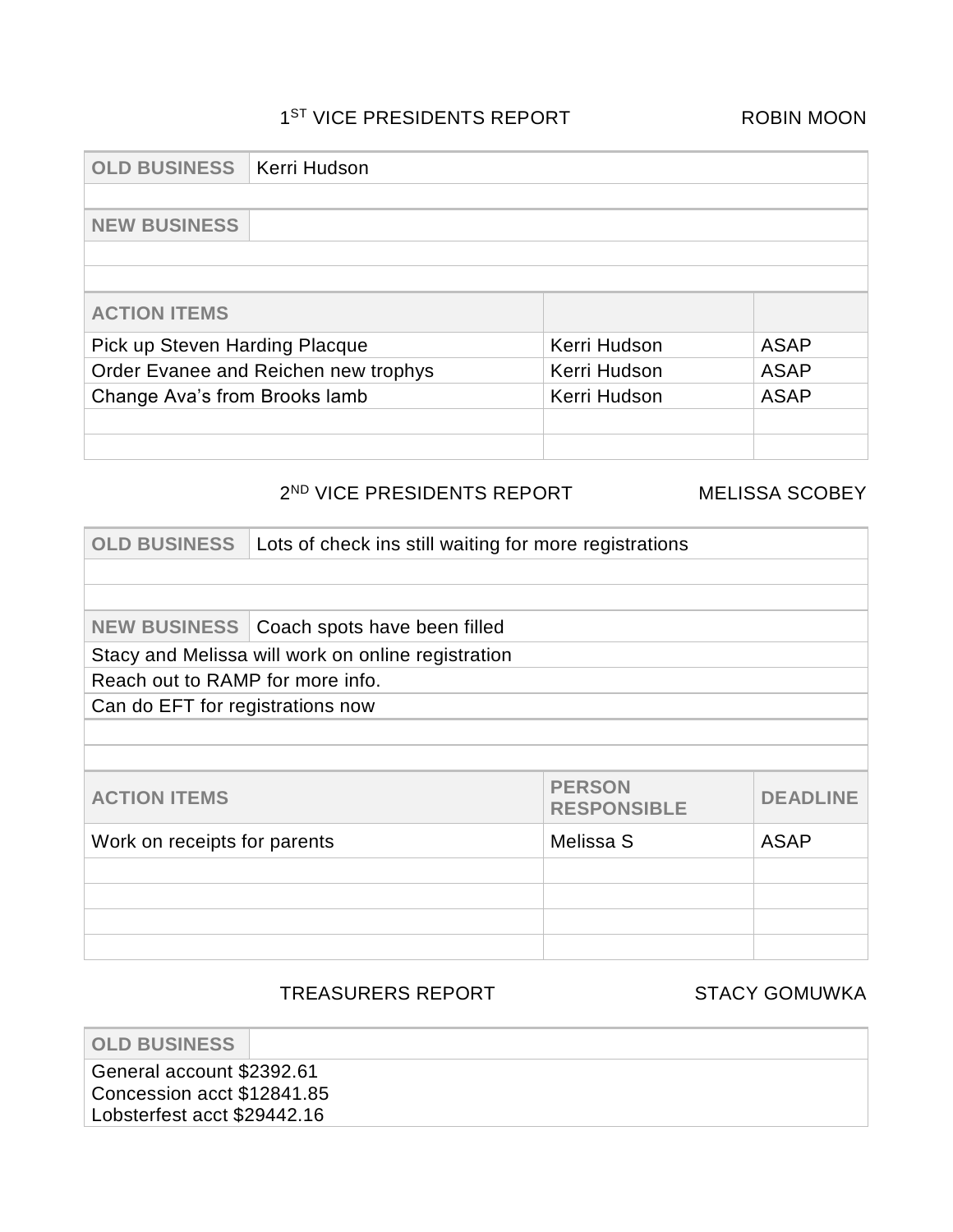| \$4598.59<br>Casino Acct                                   |                                                                                                                                                   |                 |             |
|------------------------------------------------------------|---------------------------------------------------------------------------------------------------------------------------------------------------|-----------------|-------------|
| <b>NEW BUSINESS</b>                                        | Paid all icetimes out of general account. March icetimes came out of<br>Lobsterfest account. Will move concession money to the General<br>account |                 |             |
| N/A                                                        |                                                                                                                                                   |                 |             |
| <b>PERSON</b><br><b>ACTION ITEMS</b><br><b>RESPONSIBLE</b> |                                                                                                                                                   | <b>DEADLINE</b> |             |
| Pay referees<br><b>Stacy</b>                               |                                                                                                                                                   |                 | <b>ASAP</b> |

### SPHL N/A

| <b>OLD BUSINESS</b>       | Position to be filled |                                     |                 |
|---------------------------|-----------------------|-------------------------------------|-----------------|
|                           |                       |                                     |                 |
| <b>NEW BUSINESS</b>       |                       |                                     |                 |
| No new business to report |                       |                                     |                 |
| <b>ACTION ITEMS</b>       |                       | <b>PERSON</b><br><b>RESPONSIBLE</b> | <b>DEADLINE</b> |
|                           |                       |                                     |                 |

# REF IN CHIEF IAN CHWOK

| <b>OLD BUSINESS</b> |                                                               |                                     |                |
|---------------------|---------------------------------------------------------------|-------------------------------------|----------------|
|                     | Only one playoff game needed out of town refs.                |                                     |                |
|                     |                                                               |                                     |                |
| <b>NEW BUSINESS</b> | 2 referees per team required for next year. Cannot be coaches |                                     |                |
|                     |                                                               |                                     |                |
|                     |                                                               |                                     |                |
|                     |                                                               |                                     |                |
| <b>ACTION ITEMS</b> |                                                               | <b>PERSON</b><br><b>RESPONSIBLE</b> | <b>DEADLIN</b> |
|                     |                                                               |                                     |                |
|                     |                                                               |                                     |                |

# EQUIPMENT MANAGER CHRIS MCKENNITT

| <b>OLD BUSINESS</b> |  |
|---------------------|--|
|                     |  |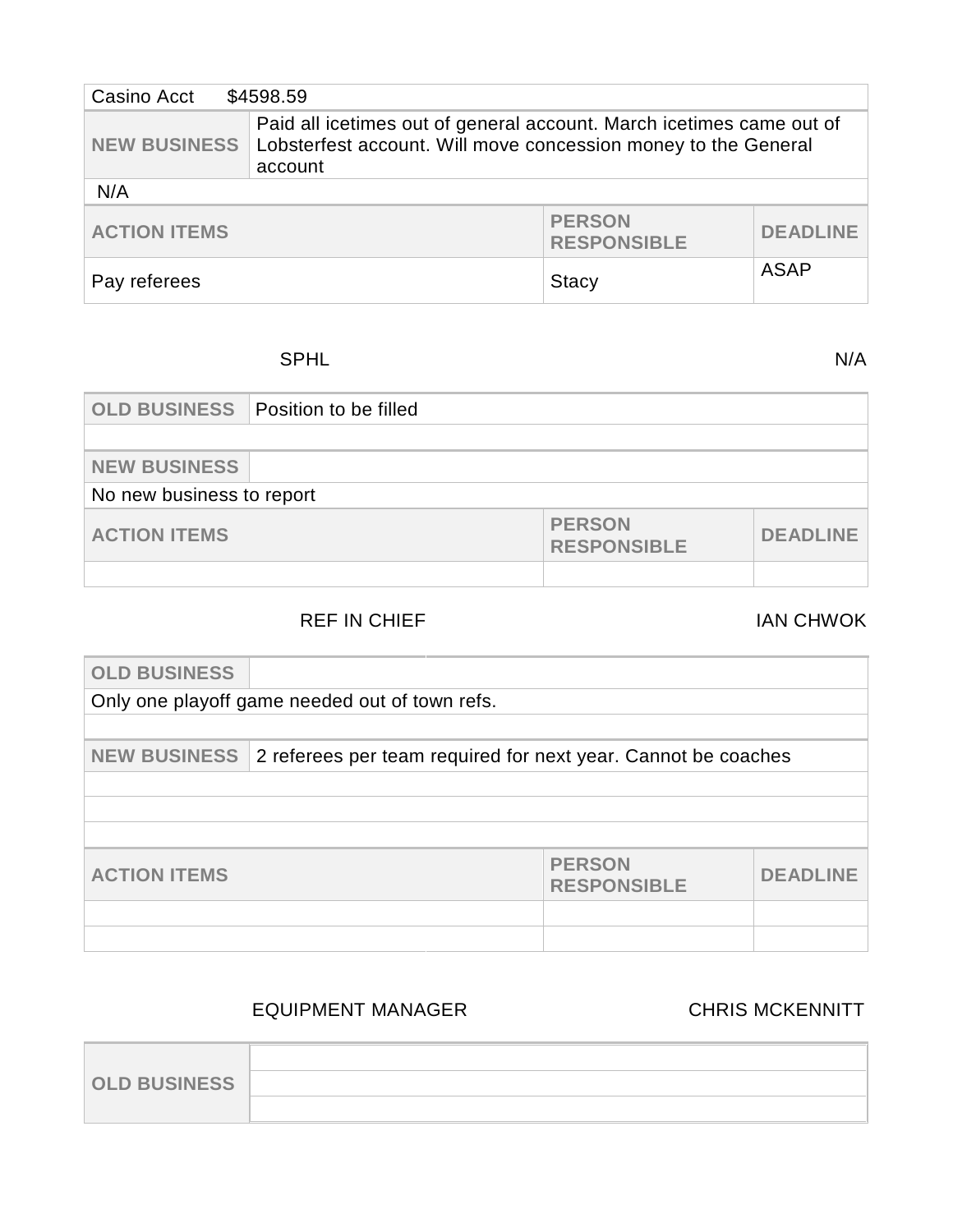| <b>NEW BUSINESS</b>               | clean lockers                                          | A locker sweep is needed to be done, will get ahold of managers to |                 |
|-----------------------------------|--------------------------------------------------------|--------------------------------------------------------------------|-----------------|
|                                   | Ice packs for safety bags and 1 <sup>st</sup> aid kits |                                                                    |                 |
|                                   |                                                        |                                                                    |                 |
|                                   |                                                        |                                                                    |                 |
|                                   |                                                        |                                                                    |                 |
|                                   |                                                        |                                                                    |                 |
| <b>ACTION ITEMS</b>               |                                                        | <b>PERSON</b><br><b>RESPONSIBLE</b>                                | <b>DEADLINE</b> |
| Contact managers to clean lockers |                                                        | Chris M                                                            | <b>ASAP</b>     |
| Purchase icepacks                 |                                                        | Chris M                                                            | <b>ASAP</b>     |
|                                   |                                                        |                                                                    |                 |
|                                   |                                                        |                                                                    |                 |

## CONCESSION BRITTNEY PATTERSON

| <b>OLD BUSINESS Absent</b> |  |                 |
|----------------------------|--|-----------------|
|                            |  |                 |
| <b>NEW BUSINESS</b>        |  |                 |
|                            |  |                 |
|                            |  |                 |
|                            |  | <b>DEADLINE</b> |
|                            |  |                 |
|                            |  |                 |

### FUNDRAISING MELLISSA BIGNELL

| <b>OLD BUSINESS</b> | New Years Eve plans are coming along. Meal has been planned, ticket<br>sales are good. Licensing has been sent away for approval                                    |  |
|---------------------|---------------------------------------------------------------------------------------------------------------------------------------------------------------------|--|
|                     | Sign up sheet for New Years will go up the first week of Dec. (need to<br>double check how many we will need for security shifts)                                   |  |
|                     | Apparel website is a go and we will have it up and running for the end<br>of November, each sale from clothing will give a little money back to the<br>lassociation |  |
|                     |                                                                                                                                                                     |  |
|                     |                                                                                                                                                                     |  |
| <b>NEW BUSINESS</b> | Bid for Peewee provincials. Casino 2019. Need another big fundraiser (<br>Vacation of the month, Chase the Ace, Oilers game 50/50) etc.                             |  |
|                     |                                                                                                                                                                     |  |
|                     |                                                                                                                                                                     |  |